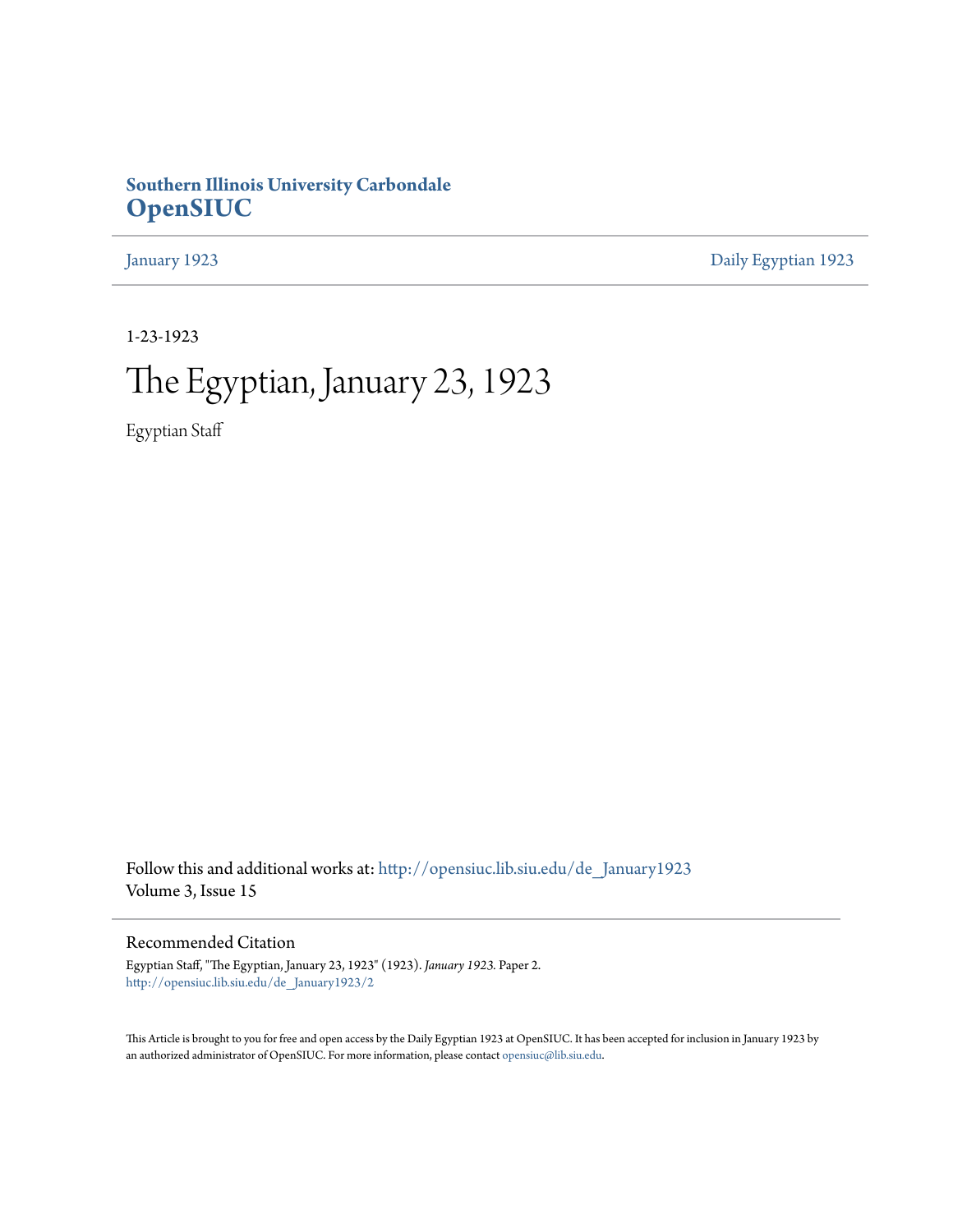

 $VOL$  3

Carbondale, Illinois, Jan. 23, 1923

No. 15

### **Both Carbondale Basketball Teams** Win Their Games

Normal Trounces Its Ancient We would Like to Surprise You Rivals, McKendree College, and Community High Are Fasy Victors Over the Cairo Five There

The Normal defeated their ancient rivals, McKendree, last night in a well played and interesting game by a score of 29-22. The game was fast from the first whistle. Halling scored the first point of the game when a foul was called on Brooks and he cank it through the ring. The Maroons immediately came back and rang up six points and the score stood six to one for quite a while. Halling sank a counter from the side. Sullins dropped in a long one and the Methodists were on the Teachers' heels again. Brooks and Chance helped tnemselves to a basket each and another lead had been gained. But the McKendreeites were not through. Sullins dropped in another long on". Pierce did the same and Halling got another from the side and took the lead. From then on until the end of the half the rurple clung to their lead. During this ten minutes the locals played a ragged game. They were not moving and seemed asleep on their feet except for brief minute long spurts. Half ended 17-15 in favor of the visitors. Beginning the second half the Carbondalers waked up, grabbed the load right off the bat and never ellowed themselves to be headed again. They were consistently working the ball in for close shots despite the fast foot work of the opposition in their efferts to defend. Fur nebody seemed to be hitting. Shots that ordinarily mean points to them rolled off the hoop. Last year McKendree was defeated here by a combination of long and chort shots but the plan was decided on in this game of working them into a decently close range and the idea was adhered to. Mc-K ndree was trying the close pass method-short pass system and it boked good coming down the floor until the five man defense of the locals was reached and then it usually went to pot. How the Massages were going on defense the last half is (Continued on Page Eitht.)

### U. H. S. Holds Last Year's Champs to Four Points

### But the Team Continues Losing Streak

University High invaded Marion's territory last Saturday and "liked to won." Playing neck and neck all the way through, the game was very ex $c$ iting Both teams seemed very evenly matched, Marion had played the hardest game of the season the night before against West Frankfort. while U. Hi had already played two cames during the week.

Starting off with a rush the H. Hi collected five points to Marion's four the first quarter, but Capt. Lukes' men began to show their old fighting spirit, that has made them famous ind gained a two point lead at the end of the half.

The third quarter U. Hi made a few of the baskets they had been missing and the quarter ended 9-7 in our favor. The fourth quart r was the best of all. Neither team scored until the last three minutes when Johnson dropped in a long one and the Marion rooters nearly caused the roof to fall in. But U. Hi was not to be outdone and staged one before the echo from the referee's whistle had died away. With a minute and a half to go Marion staged a grand rush which netted them two held goals and two free goals which caused the roof to sway more dangerously than ever.

The came ended with the results not as we would have wished it. but well satisfied with ourselves. This Saturday you will have a chence to see this marvelous team that has only hat three games in two years, when we tie up with them in a curtain-rais-: for the Cane-Normal game.

Ned Allen, U. H. S. 77, who recently won the Rhodes Scholarship; irom the state of North Dakota, is now teaching French and Spanish in the Kentucky Military Institute. The school recently moved to Florida. where they snend the winter. Allen vill take advantage of his scholarhip at Oxford next year.

tays last week on account of illness

## **Program of Supreme Merit** of Unusual Interest to Public

Hugh Walpole and Hamlin Garlin, Stellar At tractions of Forty-second Annual Meeting of Southern Illinois Teachers' Association

#### JOINT SOCIAL A SUCCESS

Last Tuesday evening about 150 students enjoyed one of the finest social evenings of hte school year. The Y. M. and Y. W. had invited all students out to the social hour. All dignity was put aside and everybody did his or her best to make things cheerful. First we sang all kinds of snappy songs, suc has "And What Did Dela Ware, Boys" and others. Tois brought us into the right mood. Next we were divided into groups accord ing to our birth months. Each group then represente dtheir month in some fitting way. The winner was March who "came in like a lion and went out like a lamb." The June bride was a wonderful sight and so was little hatchet. But didn't wellaugh when we saw all those funny stunts? Next came Ford Dulaney with a barrel of apples. Well, I'll tell you Ford never in his life had as many friends as then. Even the boys tried to be friendly to him. After the apples we lin d up for a game of three deep in order to liven things up. After three deep came the treat of the evening. Most if you people don't know what 200d mixers some of our faculty members are. The first number on the program was a vocal solo by Miss Fowyer, which was very much enjoved by all. Next was Miss Woody viho asked the girls to give a style show. This was a "howling" success Miss Entsminger then followed by suggesting a tie show by the hove Here's to our chaperones! We certhinly hope that they are at our next social. The social was a success in every sense of the word. Next term we hope to have a joint social even greater than this one.

Wilda Beeslie of Hurst, Ill., visited, grams. Miss Jones was out of school three her sister. Helen, here Friday, January 5th.

Junior College Graduates ...

The program of the Southern Illirois Teachers' Association, which will hold it sforty-second meeting in Carbondale March 29 and 30, is one of exceptional interest to the general public as well as to the teaching fraternity. The array of talent infludes two famous novelists-Hugh Wapole and Hamln Garlln. Prof Judd of the University of Chicago, Or. Wilson of Columbia University, and Ex-Gov. Martin G. Brumbaugh of Pennsylvania, also have places on the program.

Hugh Walpole, English novelist who is now making a lecture tour of 'ne United States, will give his most popular lecture, "Books and Friendship," on Friday evening, March 30. Prof. William Lyon Phelps says of "I am very glad that Hugh him. Walpole is lecturing in this country hecause, unlike some of his fellow countrymen, he is a thoroughly accomplished lecturer. Even if he were not a famous man his lectures would be full of significant criticism. His 'Cathedral' is altogether the best book he has ever written."

Hamlin Garlin, our own leading American man of letters, will give a delightfully entertaining lecture-reading on the first evening of the prosram. In this entertainment he will be assisted by his daughter.

Dr. Wilson of Columbia is dean of the department of Rural Education at Columbia. He is probably our greatest authority in the field of rural eduation.

M. G. Brumbaugh is too well "nown as educator, statesman, and orator to require any extended com $m \wedge m$ 

J. W. Yoder, popular chorus leader whose work was so enthusiastically received last year, will have charge of the chorus work again this year. The S. L. N. U. orchestra will be an added attraction for the evening pro-

(Continued on Page Five)



1923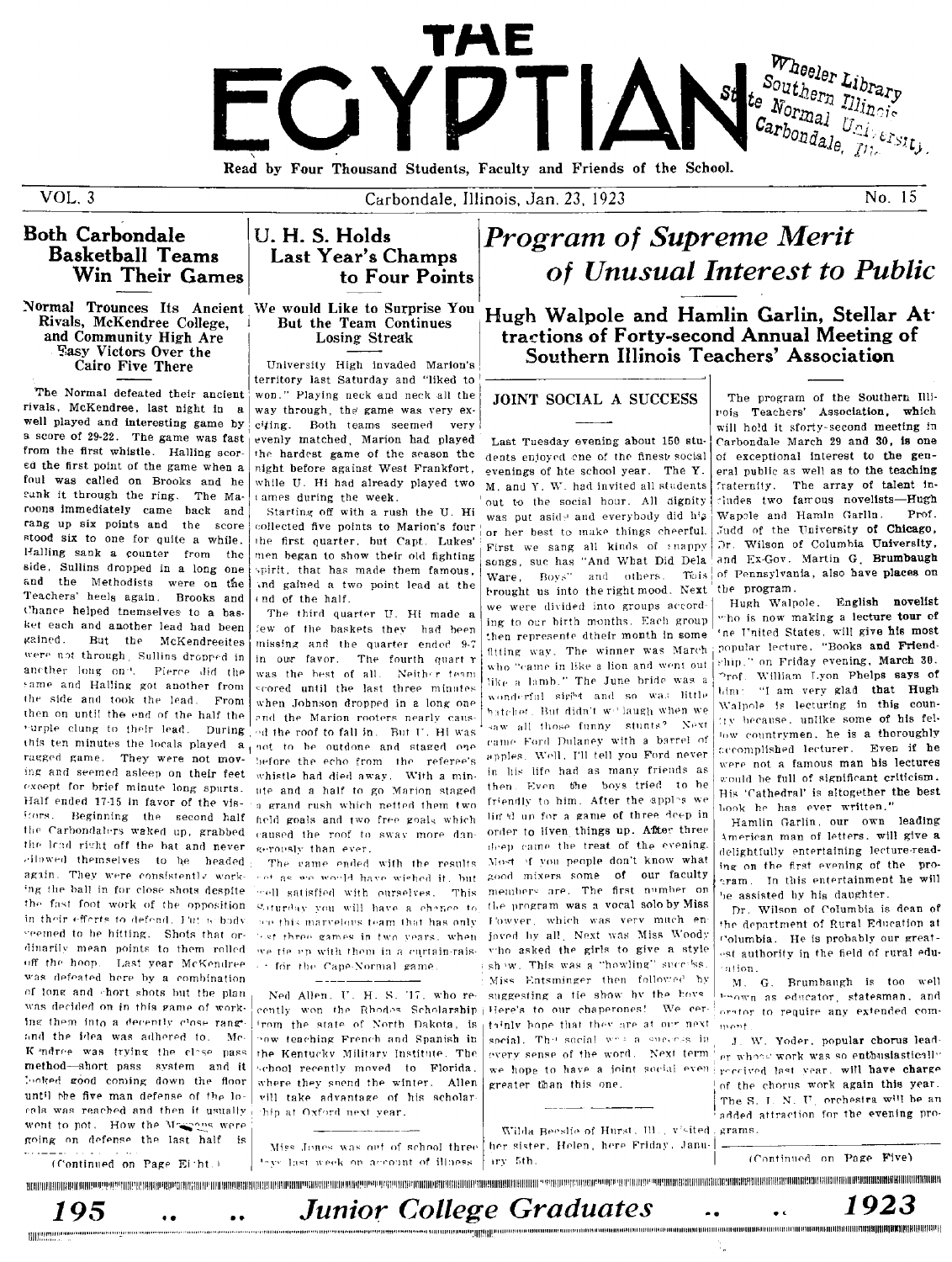#### THE EGYPTIAN

#### ILLINAE-AGORA

بالملاك

S.I.N.U. COLLEGIATE SCHEDULE

S. I. N. U., 30; Arkansas Aggies 15. There

S. I. N. U., 50; Sparks, 31. Here. Jan 16-Cape Girardeau, Here, J.n. 27-Cape Girardeau, Here. Feb. 1.-Charleston. There. Feb. 2--Sparks, There Feb. 5-Arkansas Aggies, Here Feb. 9-Cape Girardeau, Ther-. Feb. 10-Cape Girardeau. There Feb. 16-NcKendree, There.

Feb. 23-Charleston, Here

#### "LITTLE 19" BASKET BALL **SCORES**

Charleston, 22; Illinois College, 33 Charleston, 25: Shurtleff, 15. Oharleston, 15; De Pauw, 30. Old Normal 33; Lincoln, 27. Lombard, 11; U. of Wis., 37. Bradley, 26: Lombard, 23 Old Normal, 25; Lincoln, 29 Eureka, 19; Lombard, 27. Bradley, 25 Old Normal, 23 (Overtime.)

Last year shortly after the new piano was purchased, the society of the Agora and Illinae debating so. was held and the programs for this gave a musical program. The pro- cieties last Monday night, the Agora lerm were planned. gram was so well liked that again was invited to a short social hour by this year, there will be an entire must the girls of the Illinae. sical program.

ZETETIC MUSICAL PROGRAM

Those who like ragtime will not be disannointed classical music will be well entertained. Ragtime is very good but it peys were blindfolded chould be the duty of everyone to acbest classical music as possible just with the hest literature

Vocal selections will be given in three different languages other than English. For the benefit of those who like to laugh, part of the profram will be comical.

Watesh the paper and the posters for a program which will be given in the near future.

### HIGH SCHOOL TOURNIES

The district High School Tournies in Southern Illinois this year will be held at West Frankfort, Mt. Vernon. Benton and Murphy. The Sectional Tournament will be held at Centra-

The Tourney at Murphysboro is where University High will enter. We also hope they will go to Centralia



After the regular weekly meetings

There will be a wide variety of both was spent in playing games. Severinstrumental and vocal selections. al talks were made by members of toth societies and both societies were Sturm; negative, Lillie Trovilli'n. Those who prefer astonished at the ability Mr. Sherretz lisniaved as a nianist. Finally the and. after promising to go where they were quaint himself with as much of the led, they were taken down the stairs and around the campus. When the as everyone should a quaint himself Llindfolds were removed, the boys found themselves in front of Stumble 'nn. They were invited to enter, which they gladly did. After refreshments were served here. the crowd dispersed, members of both so cieties having enjoyed themselves.

#### SUNRISE BREAKFAST

When do we eat? When do we eat? I like my ham Fried nice and brown, And my eggs Turned upside down. Honest! I'm most starved to death! When do we eat?

Pauletta Jansen, chairman of the Y. W. C. A. program committee in-

vited her committee to go with her last Saturday morning for breakfast. suitable for the camp fire. My! how am engaged.

[good that bacon and eggs tasted in the crisp, frosty air.

After the breakfast a consultation

Next Tuesday we are to have a dethate, "Resolved, that the women The greater part of the evening characters of the Bible are more imnortant than the men of the Bible " Affirmative, Bertha Clark, Emma Helena Callis.

#### NEW YEARS RESOLUTIONS OF **FACULTY**

Mr. Shryock:--To try as haid as ever to get money for S. I. N. U. and have its interests at heart as I have in the past.

Miss Trovillion: - To have a change in my "coiffure."

Miss Eowyer:-To oust every person who dares to look bored in my classes.

Mr. Filts:-To get some really new **i**skes

Mr. Furr:-To try to send out this June class the best teachers I have ever trained in the S. I. N. U. practic 'school

Mr. Pierce:--To just keep on scaring my students by giving them much longer assignments than they can cover.

Mr. Hotten:-To go on my way ignoring all the S. I. N. U. girls We started about 6:30 and hiked into who are attracted by my mustache the country until we found a place and keep them wondering if I really

AUSTING ALLE SOM AN STRUCK KOMMUNISTISKE STRUCK KOMMUNISTISKE KOMMUNISTISKE SOM AV STRUCK KOMMUNISTER FOR STRUCK KOMMUNISTER FOR S

### FOR YOUR PRINTING

o intercommunicational contraction and contraction and contraction and contraction and contraction and contraction of

We Make a Specialty of

#### Fine Job Printing-See

us if you want Programs, Calling Cards. Stationery or Announcements of any kind.

THE CONTRACT CONTRACT CONTRACT CONTRACT CONTRACT CONTRACT CONTRACT CONTRACT CONTRACT CONTRACT CONTRACT CONTRACT CONTRACT CONTRACT CONTRACT CONTRACT CONTRACT CONTRACT CONTRACT CONTRACT CONTRACT CONTRACT CONTRACT CONTRACT CO LET US DO YOUR ENGRAVING FOR YOU 

### **FREE PRESS**

**id** annos componente a componente a contrarte annos annos annos annos annos annos annos annos annos annos annos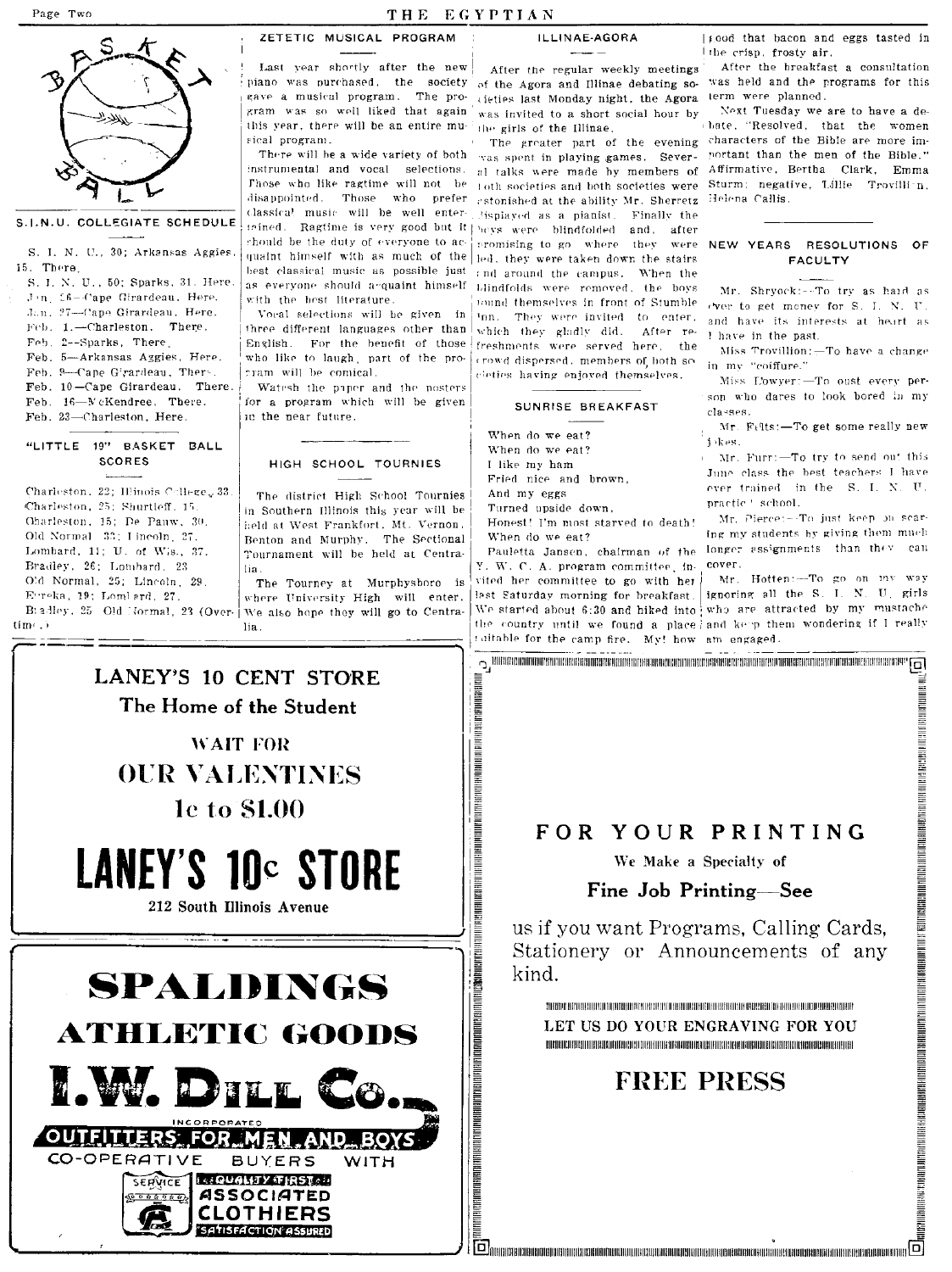DJIDIUllIIlIIIIIIIIUlIIIIIIIJIIIIJIIIIIIIIIIII:'III1I1I11I11I1I11I1lJIIIllIlIlIlIlIlIlfIlIlIllIlIJIIJIIIIIIJIIIIIIIIIIIIIIIIIIJll1I1I11II11lI1II1J1ll11l1ll11ll1ll1ll1l1l1n1l11l11lll1l1l1l1ll1ln1l1l1l1l1l1l I Switzerland The Swiss have conquere'l their **The Switzerland** Is not sufficient in Switzerland Is not suf- mountains by masterful engineering  $\blacksquare$ <br> $\blacksquare$   $\blacksquare$   $\blacksquare$   $\blacksquare$   $\blacksquare$   $\blacksquare$   $\blacksquare$   $\blacksquare$   $\blacksquare$  and  $\blacksquare$  are responsed the said to be the finest ra

 $\text{min}\left\{\text{min}\right\} \begin{bmatrix} \text{min}\left\{\text{min}\right\} & \text{min}\left\{\text{min}\right\} \\ \text{min}\left\{\text{min}\right\} & \text{min}\left\{\text{min}\right\} \\ \text{min}\left\{\text{min}\left\{\text{min}\right\} & \text{min}\left\{\text{min}\right\} \\ \text{min}\left\{\text{min}\left\{\text{min}\right\} & \text{min}\left\{\text{min}\right\} \end{bmatrix} \right\} \begin{bmatrix} \text{min}\left\{\text{min}\left\{\text{min}\right\} & \text{min}\left\{\text{min}\right\} \\ \text{$ We shall endeavor in the Radiator Column to radiate the wit and wis- the country. Its marvellous scenery  $\frac{1}{\log}$  in Switzerland on its electrified on its electrified  $\frac{1}{\log}$  of our faculty members and the students i dom of our faculty members and the students in general. It is hoped that defies adequate description. Every railroad systems is entirely free from<br>the Egyptian readers will experience real enjoyment in all that finds a pla the Egyptian readers will experience real enjoyment in all that finds a place mile travelled presents a view of deep

|  | A TRIP ACROSS THE SEA seem the place in |  |  |                       |  |  |
|--|-----------------------------------------|--|--|-----------------------|--|--|
|  |                                         |  |  | a course in agricular |  |  |

which is built on rocks, only more J.hly strarige dty, so exotic and un· vated gardells, and many int~!'e"ting~ ------~ se, and consequently getting about helievable that all the books publish- varieties of wild flowers growing over When is there a rush to the tele-<br>the oity is a motter of taking little ed about her, or the photographs the the city is a matter of taking lifts

Eaptistry and Leaning Tower, is in. , tranger feels toward her. The con-. cattle ranging over the mountains is When do Anthony Hall girls get<br>Lead well worth the visit as a perform the rattle of the hot, as characteristic  $\frac{1}{2}$  well worth the visit, as are trast from the rattle of the hot. as characteristic of Switzerland as angry? When Moon and Venus gazers many other small towns of Italy. dusty train to the slow peaceful glid- $\frac{1}{2}$  are the mountains the meselves. Rugged get up at five o'clock and arouse the Rut the glock and arouse the Rut the glock and arouse the Rut t Fut the glory of northern Italy is the  $\frac{ln g}{g}$  of the graceful gondola as it car- $\frac{1}{2}$ in nature even to the extent of fearful-<br>cities of Florence and Ventee.

ments in art and architecture of a <sup>[ew motor boats.</sup> A city where hurry  $\epsilon$ -lorious past. Florence is so utterly is not known, and where noise incifilorious past. Florence is so utterly is not known, and where noise incl-<br>unspoiled by modern life that  $S_{0}$  dent to traffic is the fascinating calls unspoiled by modern life that  $Sav-$  dent to traffic is the fascinating calls<br>onarola. Dante. Michael Angelo of the gondolier as he turns abrupt onarola, Dante, Michael Angelo,  $\frac{1}{10}$  the indicated as  $\frac{1}{10}$  the turners Giotto, Donatello, Fra Angelico be-<br>came real nersonalities it is in-<br>Saint Mark's Square with its splencame real personalities. It is In- Saint Mark's SquarE' with its splen.: these great spirits of the past through i's campanile. palaces. and pigeons its streets, churches, museums, and is the point of attraction for all viswondrous picture galleries.

many longings for beautiful things. Handwrought jewelry, needlework,  $F$ culpture, mosaics, pottery, and even modern Paris gowns are all within the reach of a While the sojourner is more likely modest American pocketbook to think of Venice in its romantically modest American pocketbook.

prople, the prettiest girls and the gotten that it, too, is the storehouse most dashing young men seen in the <sup>of</sup> many art treasures, and while not four countries visited were the young as vast, nor, perhaps, as interesting Florentines. The contract of the set of Florence, they do de-

The day's journey from Florence to  $|$ serve attention. Venice is through a picturesque moun- Milan is a hig noisy modern city

try becomes a plain and agriculture thou ht of among architects. In pres- $\bar{\epsilon}_S$  seen from the car window is a sive in the immensity of its interior fine art. The vine of the grape and in the beauty of its modern stretched between beautifully prun- class. The glory of the city is Da ed fruit trees serves as dividing lines, Vinci's frescoe, "The Last Supper,' hetween the patches of finely groom- in the convent of Santa Maria della ed earth. No rail nor barbed wire Grazie. While the picture is in a defences in Italy to mar the effect of plorable state of decay. its dramatic landscape gardening. Italy would quality is still preserved.

(Miss Jones continues the charming the Adriatic, by sea, would indeed in red-roofed villages but scattered the Scheidegg Glacier midway up the contribution of the contribution of the lower in the Scheidegg Glacier midway story of her trip to Europe.) be a great experience. However, if over the grassy slopes of the lower  $\frac{1}{2}$  lower  $\frac{1}{2}$  lower  $\frac{1}{2}$  and  $\frac{1}{2}$  and  $\frac{1}{2}$  range of muntains that m:st dothis is impossible the land approach range of meuntains that mest do the Alpine glow on the Jungfrau and is sufficiently thrilling as the train mestic looking of homes, the Swiss Brunisalp the Bernese Ober and with Northern Italy  $\vert$  iuns out over long bridges to meet chalet. Flowers everywhere, a box at Lake Geneva and the city of Montreux Genoa, like Marseilles, is a city this city of the sea. An indescripe each window of the chalets, culti-iat one's feet.<br>high is held an model and model ably strange city, so exotic and under vated gardens, and many intere rather than trams or cabs. taken, or the canvases painted of ice and snow. The sound of the tink- Rue announces ope nnight.<br>The piece with its formous cathodrals her can not impair the surprise the ling of a thousand bells Pisa, with its famous cathedrals, her can not impair the surprise the equal the con-<br>antistry and Leaning Tower is in stranger feels toward her. The con-(ities of Florence and Venice. ries the passengers through the wa-' ness and at the same time sere re and  $\frac{1}{R}$  respectively in the same time server and the same time server and terms in the same the same the same tha are to be seen the wonderful achieve- mobiles, no horses, and only a very things.<br>monte in ort and architecture of a few motor boats. A city where hurry

Florence is also the shoppers' pare <sup>oug</sup> spot in which to see people from adise. A day's purchase will satisfy all over the civilized world. But . itors, and a most interestingly joythe Venire of the Venetians is seen on the Rialto, on its small canals. woodcarving, 'n its narrow foot streets, and in the lagoons back of the city.

Also the most attractive young beautiful aspect, it must not be for-

tainous country every scrap of which cuite intolerable if the traveller is terraced and under cultivation. A "omes from Venice. It seemed to be people who are able to till the soil the one spot in Europe where visitof these mountains and make it pro- ors were relieved of possessions and duce must be hoth courageous in many distressing tales of lost letters  $\epsilon$ haracter and skilled in agricultural of credit, and passports came from

a",·hievement. I Milan <sup>I</sup> A~ Vr>nirp is apnrnarhpd. the coun- <sup>I</sup>Its ftn m boy ant cathedral. not much

here.<br> **here held** a seem by mountains The ligh spots of delight in Switchers and the comparators of the spot of the writer are the

what is said to be the finest railroad-

zerland as seen by the writer are the which to round out lakes here and there, edscades and St. Gotthard and Brunig Passes, the littlere. ulture.  $\begin{bmatrix} \text{dust falls bursting from the mountain city of Lucerne and its nearby Mt.} \text{Since the Model by means of cos. Heril also is found not only Rigi to be climbed by means of cos.} \end{bmatrix}$ To approach Venice, the Maid of sides. Hert also is found not only Rigi to be climbed by means of cogs,<br>he Adriatic, by sea, would indeed in red-roofed villages but scattered the Scheidegg Glacier midway up the

Many weeks should be spent in tery streets, is contrast indeed and peaceful in spite of nature's barsh-<br>Innence for a true concretation of almost too strange an experience to see the country in which there is Holone. Janu Florence for a true appreciation of <sup>almost</sup> too strange an experience to ness. A country in which there is a Halene, January 13 and 14. Miss<br>its multitudinous, treasures. Here he realized as a real fact. No auto marvello its multitudinous treasures. Here  $\frac{1}{16}$  realized as a real fact. No auto- $\frac{1}{16}$  fives combination of variant Street is teaching in the Carterville

> Conducting a store, supplying a large number of people daily with the necessities of life—in short, playing the game of business-is a real pleasure to us. We enjoy the friendly opposition of our competitors because it spurs us on to greater achievements in service and value-giving, and you benefit thereby.

> Operating this store is pleasure. We resort to no "shady" methods. The fear of being detected in some underhanded transaction is never present. Honesty dominates here. We play the game of business under rules that permit no exaggeration of values, no extravagant claims, no trickery and no "knocking" our competitors. Our merchandise and our methods of pricemarking and selling must stand upon their own merits-by all of them we are willing to be judged.

> We play the game of business with a clear conscience. That is why we enjoy it. That is why we ask for students' trade\_

> JOHNSON, VANCIL, TAYLOR CO.

When Thirsty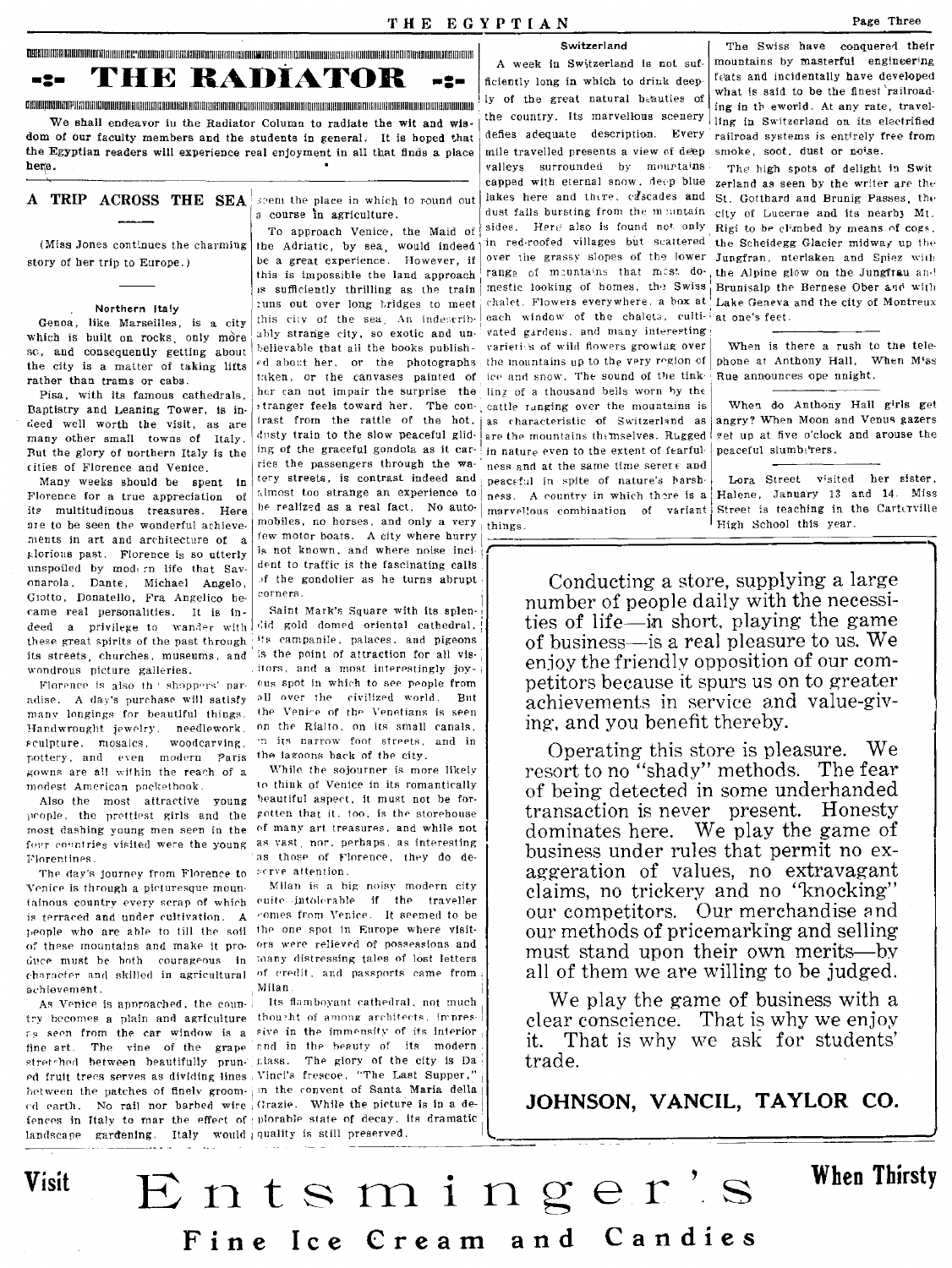#### Page Four

#### THE EGYPTIAN

# THE EGYPTIA

Office

Main Building, Room 16

University Exchange No. 17

Entered as second class matter at the Carbondale Post Office under the act of March 3 1879.

Published every week during the Collegiate year by the students of the Southern Illinois State University, Carbondale, Ill.

|   |                 |  | EGYPTIAN STAFF |  |  |  |
|---|-----------------|--|----------------|--|--|--|
| ٠ | Editor-in-chief |  |                |  |  |  |
|   |                 |  |                |  |  |  |

- D. Ransom Sherretz '23
- Literary Editor........ Earl Y. Smith '21 Organization Ed. .. Grace Eagleson '23 Social Editor......Ruth Waddington '23 News Editor..........Velma Harrison '23 Feature Editor........Sue Ellen Lay '23 Athletic Editor....Merle Crawford '24 Sporting Editor......Charles Renfro '26 Exchange Editor.......Alfred Purdue '24 Cartoonist.......................Joe Thomas '24 Humor Editor......Lynn McCormack '25

| <b>EGYPTIAN BOARD</b> |  |                     |  |  |  |
|-----------------------|--|---------------------|--|--|--|
|                       |  | Business Manager    |  |  |  |
|                       |  | August C. Meyer '23 |  |  |  |

| Adv. ManagerRalph Bailey '23 |  |
|------------------------------|--|
| Adv. ManagerCecil Davis '25  |  |
|                              |  |
|                              |  |
| CollegeVesta H. Burlison '24 |  |
|                              |  |
|                              |  |
| AcademyRussell Clemens '25   |  |
|                              |  |
|                              |  |
| AcademyDaniel Williams '28;  |  |
|                              |  |



The reputation of a college rests upon the actions of the students. Are you acquainted with the library

vet?

them later.

It is easy to run into debt, but it brains. is often a long, slow process to get out.

von fighting to beat Cape. Are Now?

Above all, an S. I. N. U. man is. not a cuitter.

Impossibilities are merely the halfhearted efforts of quitters.

Self reverence, self knowledge, self control-these three alone lead life to soverign power.-Tennyson. Back that team with all your thing else. strength

Profanity is not a mark of education, but rather of the absence of it.

A day in college should be worth twenty-five dollars. Are you getting your money's worth?

In all college activities play the pame fair.

Don't base your whole college reputation on the ease with which you Save your cuts, you may need spend your father's money.

A glib tongue is no substitute for

A man can best be judged by the way he spends his spare time.

The true test of the S. I. N. U. is the kind of men that you turn out. A man who makes no mistakes

does nothing; a man who makes too many loses his job.

Remember the steady "plunger"  $18$ the man that wins the race.

A man who would be faithless to his college would be faithless to any-

The reason you do not like your classmate may be because you do not know him.

If you admire the S. I. N. U. spirit, remember that such spirit de pends upon you.

Hair Dressing, Marcelling Manicuring, Shampooing. Scalp Treatment, Facial Massage Johnson Beauty Shop

Over Winters' Store. Main  $279 - Y$  **ESTING MEETING** 

Contrary to the usual custom Strut and Fret did not put on a play at its regular meeting last Tuesday, but the time was devoted to a program of a different sort. They discussed the coming "Go-to-the-theatre" week which commences Sunday, January '1. Plans were priected for a Utrut and Fret program in chapel next Friday-the last day of "Drama Week.' The comedy "Art for Breakfast" will be presented before the students in chapel at that time. The program on last Tuesday night

was as follows:

Mever.

National Drama Wrek-Myrtle Halberz.

"Six Characters in Search of an Author"-Sarah Phillips. Lam

Jumping-Jack Dance-Ruth bert and "Buddy" Melhuish. "R. U. R's"-Gertrude Ewald.

The Ghost in Hamlet-Wanda John-907.

#### **PROGRAMS**

Y. M. C. A.

Talk by Mr. Lentz. Music by Dilla Hall. Agora Inductive Reasoning. Deductive Reasoning. Piano Solo by Norman Beasley.

Y. W. C. A. Dehate: Resolved, that the wom-

en characters of the Bible were more important than the men characters. Affirmative-Emma Sturm, Ber-

tha Clark. Callis, Necative-Hallena Lillie

Trovillion.

Everyone is to be a judge, so let's don't miss this meeting. C'mon girls let's go.

Y. W. C. A.

Talk about your Santa Claus And all your Christmas toys

Or all accounts of various laws Of Christmas season's lovs -

This is one that beats them all. All previous myths denies

That all the strongest hearts appall And rumors will revise.

For fun and joy and merriment Association girls

Last weak to Thompson's Lake all went

Had one grand glorious whirl But lo. when some were fast asleep The clock said 9 a.m.

And time had come the fire to heap Twas somthing happened then.

- A din arose, confusion reigned.
- Mvsterious missiles sailed.

To one still bed, but all in vain Till midst the rest, there hailed

STRUT AND FRET HELD INTER-| Hair brushes, combs and furry rats Old shot's, lamp wicks and such When roused from slumber deep One spat, "Santa didn't bring me

much."

SPECIAL SALE

Flannel Middies, all wool, regulation style, with emblem..............\$3.95 \$6.90 Value  $-AT$  THE-STYLE SHOP Where Prices Are Right"

All kinds of Shoes Cleaned, Dyed and Shined AT DOC'S.

Development of the Drama-August Located in Batson's Barber Shop

### Carbondale Laundry

215 West Main Street Carbondale Ill. Phone 219 WE CALL FOR and DELIVER

Dr. W. A. Brandon, '01 Carbondale, Ill. **Specialties** EYE, EAR, NOSE, THROAT **Glasses Fitted** 

# Barth Theatre

#### $3-DAYS-3$

Monday, Tuesday, Wednesday,

Linton DeWolfe's "TALK OF THE TOWN"

18--people musical comedy-18 Also Comedy Pictures.

Complete change of program each night. Bring the whole family.

#### **THURSDAY**

WALLACE REID, in 'DON'T TELL EVERYTHING'

Clyde Cook in "High and Dry"

Fox News

Double Program FRIDAY TOM MIX. in "ARABIA" EUGENE O'BRIEN, in "CLAY DOLLARS"

**SATURDAY** 

GARETH HUGHES, in "THE HUNUCH"

Timber Queen No. 9

### JEWELER

THESE SANDARD AND THE SECONDER SECOND SECOND SECOND AND SUBSTANTIAL CONTROLLERS INTO A CONTROLLERS INTO A CONTROLLERS AND SUBSTANTIAL CONTROLLERS AND DESCRIPTION OF THE ORDER CONTROLLERS AND ALLOWS AND ALLOWS AND A CONTROL

OPTOMETRIST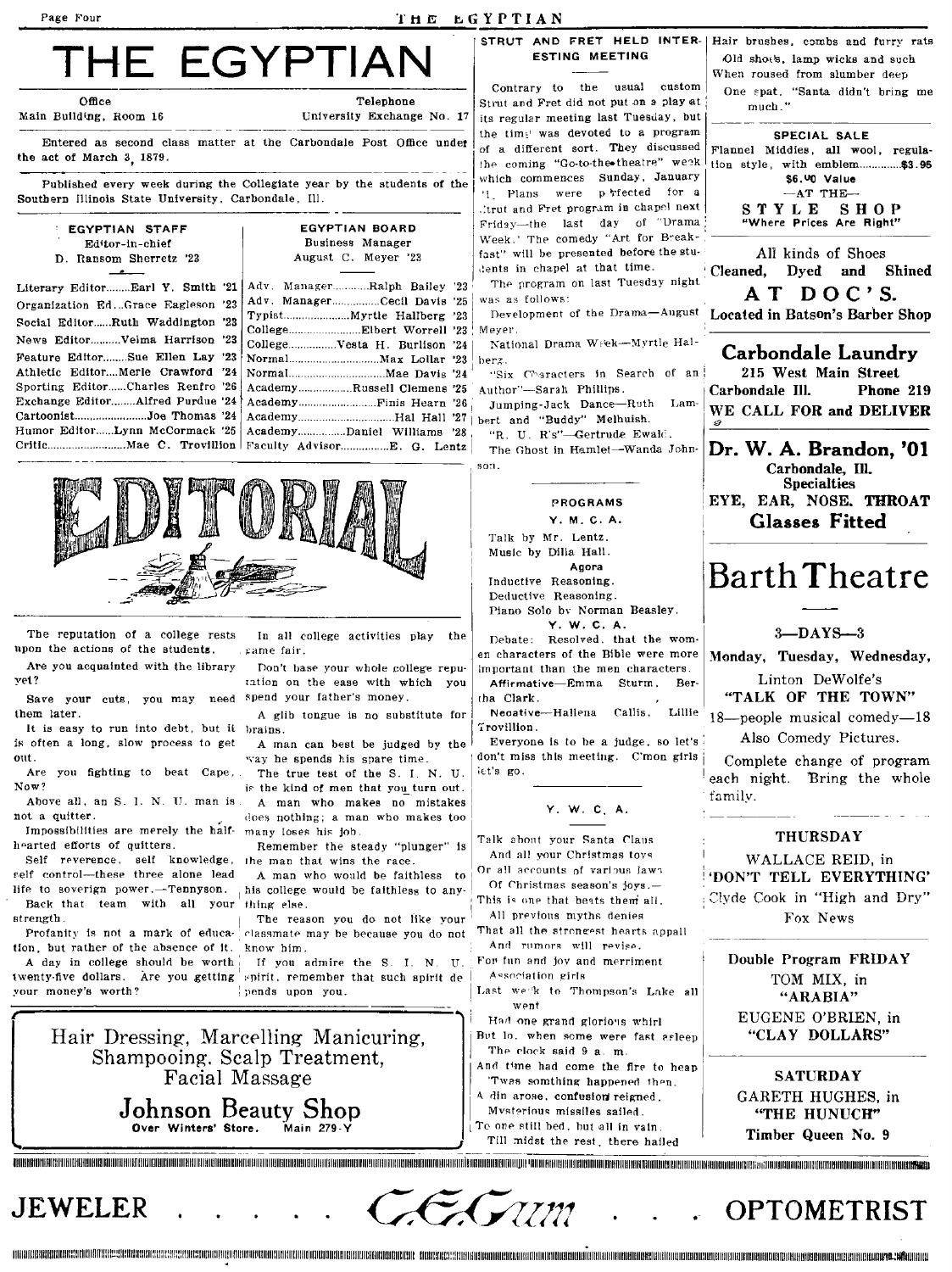

# Carbondale Candy Kitchen

## Manufacturers of Candy and Ice Cream

Garbondale, Illinois

includi gnlIZPenk--fb SE71829304\$5 THE REAL END TO A LIBRARY CONTROL ENTERTAINMENT MARKET AND RESPONSED TO A LIBRARY CONTROL OF THE RESPONSE OF THE RESPONSE OF THE RESPONSE OF THE RESPONSE OF THE RESPONSE OF THE RESPONSE OF THE RESPONSE OF THE RESPONSE OF T

#### THE EGYPTIAN

(Continued from Page One.)

The preparation of this exceptional

program has been the work of Prof.

W. G. Cisne, S. I. N. U., E. W.

Crawford, Jonesboro. They consti-

Prof. W. O. Brown, head of the

department of Rural Education, S.

I. N. U., is president of the Asso-

The reputation of the Southern

Llinois Teachers' Association for

programs of the highest standard is

more than sustained by this year's

offering. More and more the meet-

ANOTHER HONOR FOR FORMER

**ILLINAE** 

Miss Theresa Bunting, who was a

member of the Illinae and was a suc-

cessful debater in the Tri-Clut De-

bates, has added to her laurels re-

Miss Eunting is teacher of History

in the DuQuoin High School and has

charge of the Debating Club. Last

week two teams coached by Miss

Bunting met and defeated both Mt.

Vernon High school and Benton High

A red letter day for all concerned

School debating teams.

tute the executive committee.

Vienna, and Miss Mary

Sutton.

ciation.

were enrolled.

cently.

#### MEASURE PASSED BY STUDENT COUNCIL

All general collections or funds received from student body as a whole, such as Y. W. C. A. or Y. M. C. A. contributions at chapel, etc., shall be directly under the control of some faculty member. The faculty member must be chosen by the organization that has charge of said contributions all expenditures from this fund can be made only by checks OK'd by the faculty member in charge. Also a record must be kept for the students' inspection at any time.

This action was taken by the couning at Carbondale is attracting at i il because heretofore there has been tendance from a distance. Last no system in regard to these collecyear nearly two thousand members tions.

#### AG CLUB BANQUET

At the last regular meeting of the Ag Clu<sub>b</sub> .some of our married members, including Hale, Smith, Hendy, Etherton, Speer and Mr. Muckelroy made known their state of extreme hunger and asked the kids to arrange one of the old time Ag Cluh feeds.

There fore the Club arranged for an old fashioned dinner to be served at the Baptist Annex on January 31.

The usual custom will be followed of having at least one speaker who is prominent in agricultural affairs and an entertainment after everyone is filled up.

The Ag Club is at present the largest organization on the campus and has enrolled many prominent students Wee Wunder Column?

TELEVISION IN A STATE OF THE ANGELE WAS ARRESTED FOR A STATE OF THE ANGELE OF THE ANGELE OF THE STATE OF THE S

**REALBER IN THE REAL PROPERTY OF A SET OF A SET OF A SET OF A SET OF A SET OF A SET OF A SET OF A SET** 

of the school. Aside from giving undivided support to University teams it has a basket ball team of its own which is making a creditable showing

Elbert (Dad) Etherton is now at the herm of club affairs and will be on<sup>1</sup> of the hungriest banqueters. Come and see him perform.

#### WE: WUNDER

When Frank Smith will start fighting bulls?

Why Eb. Etherton isn't still an in $rant?$ 

Why Charles Ray and Bill Hart have vacated their places in the movies and are attending the S. I.  $N.$  U.?

Why they call "Slats" Valentine prosperous?

Why the Seniors are constantly ooking at their left hands?

Why Mr. Warren carries his handkerchief in his coat pocket?

If McAndrews ever gets a shampoo? Who put molasses on the door knobs on third floor in Anthony **Hall?** 

When Anthony Hall will have fire drill again?

How Happy Jack ever gets way i.p there to smack Longshot?

Who put the dummy in Janet Burr's  $100m$  ?

Why Mr. Lentz always erases a word and then puts the same one hack?

Why some people think this is a We Wonder Column when it is

### RATHGEBER BROS.

Anything and Everything For the Student and School

> Carbondale. Illinois Murphysboro, Illinois

#### $\overline{V}$  $\mathbf{I}$ SIT

"THE STUMBLE INN"

Your Handiest Place THE STUDENTS' HOME Car Service Headquarters Phone 16X

# **Arriving Daily**

TELET EN EN DIE DER EINER DER EINSTEHEN DER EINER EINER EINER EIN DER EINER EINER EINER EINER EINER EINER EINER EINER EINER EINER EINER EINER EINER EINER EINER EINER EINER EINER EINER EINER EINER EINER EINER EINER EINER EI

The newest and most wonderful Dresses, Suits and Coats. Prices are less than you expect to pay.

### Hosiery

Remember, we absolutely guarantee every pair of our Silk Hose to give satisfactory wear.

R. E. BRIDGES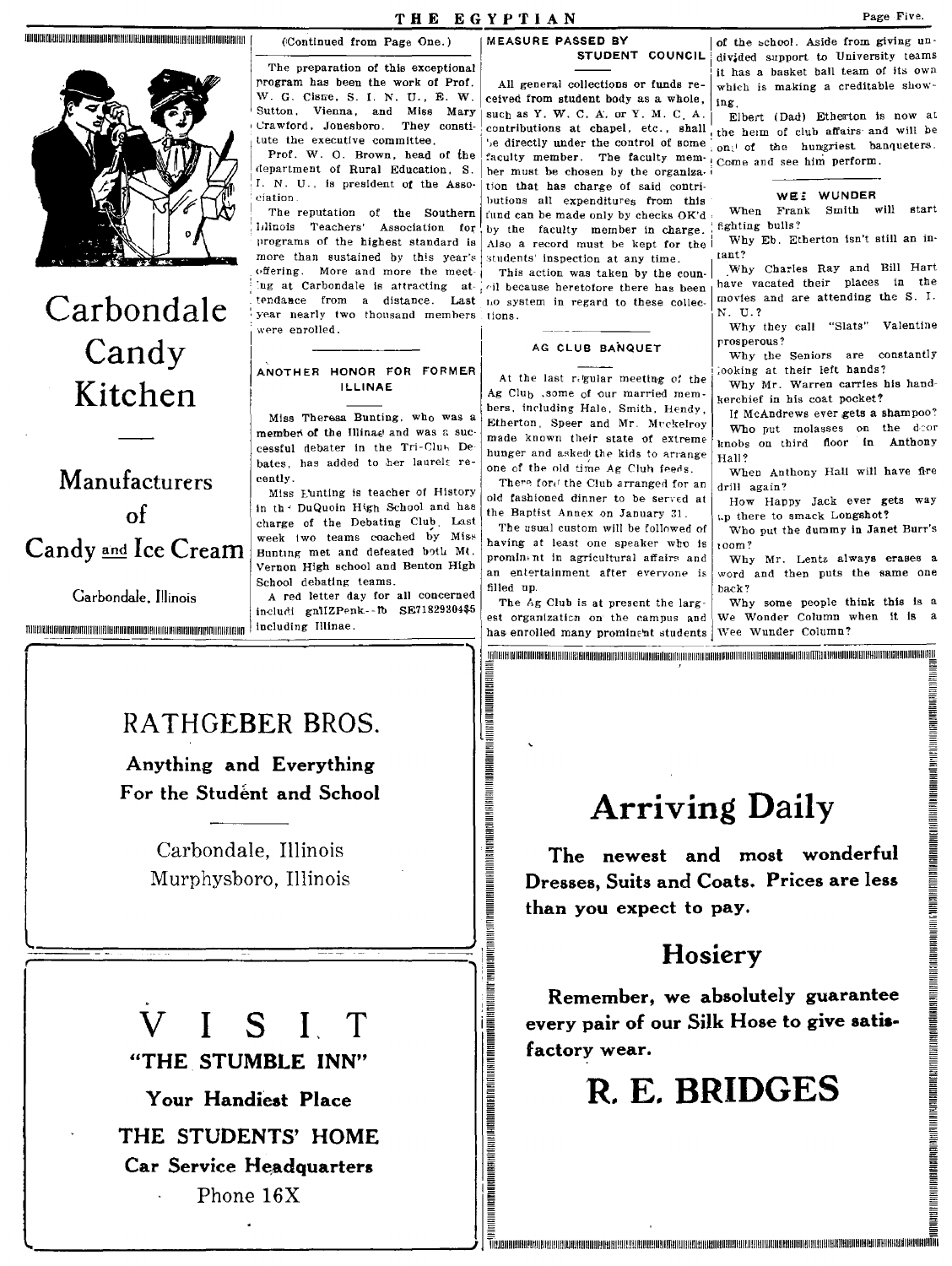#### Page Six THE EGYPTIAN Prof. Brown-(After several fail-Black Cat-No. For hours they had been together D. F.:--Well, we'll drive around on her front porch. The moon cast ures to answer his question)-Next. Olen Hancock-(Waking up from that way. its tender gleam down on the young a nap)-Hair cut and shave. and handsome couple who sat strangely far apart. He signed. She Little Boy-(After sister's beau had Mrs. Dausman-(at dinner)-You sighed. spanked him tor peeking)—I'll fix Finally, "I wish I had money, don't seem to like rice. him. I'll put quinine in sister's face sear." he said, "I'd travel." Ray-No, it's associated with one nowder. of the greatest mistakes of my life. Impulsively she slipt her hand The Maiden Prayer into his; then rising swiftly, she Dear God. I ask nothing for mysped into the house. Aghast he Cr-a-s-h-The two cars mangled Kennon-I slept with my dog every self, only give mother a son-in-law. looked at his hand. In it lay a each other in the crowded street. right. tickel. Mr. Hunt-That reminds me. My Ana-That sure was unhealthy. Old Dobbin had his faults, but you wife told me to buy a new rolling Kennon-I know, but he got used didn't have to pour hot water on S. O. P. H. CLUB uin. to it. nim to get him started on a cold morning. Margaret Stout-(Dancing with An excellent program will be ren-Waitress-Will you have your eggs Bob Walter)-I wonder where the dered hannary 24th at the regular The meanest man in the world is up or over? hoys are that can dance? meeting time and place of the S. O. the fellow who borrows your best John Earnest-I want mine fried. Bob-Dancing with the girls that tie, and then goes out and orders P. H. Club. All new memb rs are Dorothy F.-Did I ever show you can dance. grape fruit. especially urged to be presen<sup>+</sup>. where I was tattooed? Mr. Browh--I'm going to educate **THE REAL PROPERTY OF A SECOND PROPERTY OF A SECOND PROPERTY OF A SECOND PROPERTY OF A SECOND PROPERTY** <u> A Literatura Alexandria de la Carlo de la Ca</u> When the Ag Club clashed with Van to be a lawyer. He's naturally Cobden over the Livery Stable, Ralph argumentative and bent on mixing in Warren was heard to remark, "Don't cther people's troubles, and he might like this place. Too home-like atas well get paid for his time. mosphere." Prompt Attention to Special Orders Let Us Make Your Repairing Neatly and Promptly Done Mr. Lockwood-Will you place my PHOTOGRAPH boy, John, in your office? Miss Rendleman (in Roman Political Institutions)-There were three GEORGE D. CASPER Banker-Yes, what can he do? hundred clans in Rome. Each had Mr. L.-Do? If he could do any-**TOTAL ELECTRONIC** one member in the Senate, making **JEWELER** thing I would hire him myself. one hundred members. **LEE'S** Opposite Interurban Station Vee haf a new baby goil at our house. Earl Y. Smith-You're three quar-**STUDIO** ters of an hour late. What do you CARBONDALE, Vell, vell, and vot did you call **ILLINOIS** ler? wean by keeping me standing around Vee call her Rose. like a fool? After vot did you name her dat? Mrs. E. Y.-I can't help how you <u>TORUMBI INI DI UMBERI SHARI UMBER DAN BERBERA DI BIBI BERBERA D</u> After she was born. LITELIS ET ELECTRICI EST ELECTRICI ET ELECTRICI EST ELECTRICI EST ELECTRICI EST ELECTRICI EST ELECTRICI EST EL stand. SETTLEMOIR SHOE HOSPITAL ACROSS FROM POSTOFFICE **GUS TROBAUGH & SON Best and Busiest** FANCY GROCERIES AND MEATS Sewed Soles and Rubber Heels STUDENTS' HEADQUARTERS

Phone Orders Given Special Attention.

508 W. College-Free Delivery--------- Phone 286-X

a specialty.

### Work done while you wait.

Phone 252Y

### OGDEN'S SPECIALTY SHOP

Carbondale Trust and Savings Bank Building Hemstitching, Cloth Covered Buttons, Pleating all Kind.

Work Guaranteed Phone 263 Upstairs Prices Moderate

### STUDENTS' HEADQUARTERS

Drugs, Sundries, Stationery Fountain Pens and **Toilet Articles** 

### W. O. HEARN, Druggist

### Christian Church Sunday School

All Students Cordially Invited  $9:30$  Sharp Good Music

Good Teachers

## PUD'S TAXI

WHEN YOU THINK OF TAXI THINK OF PUD OLD TAXI DRIVER

 $114 - P$ hone  $-114$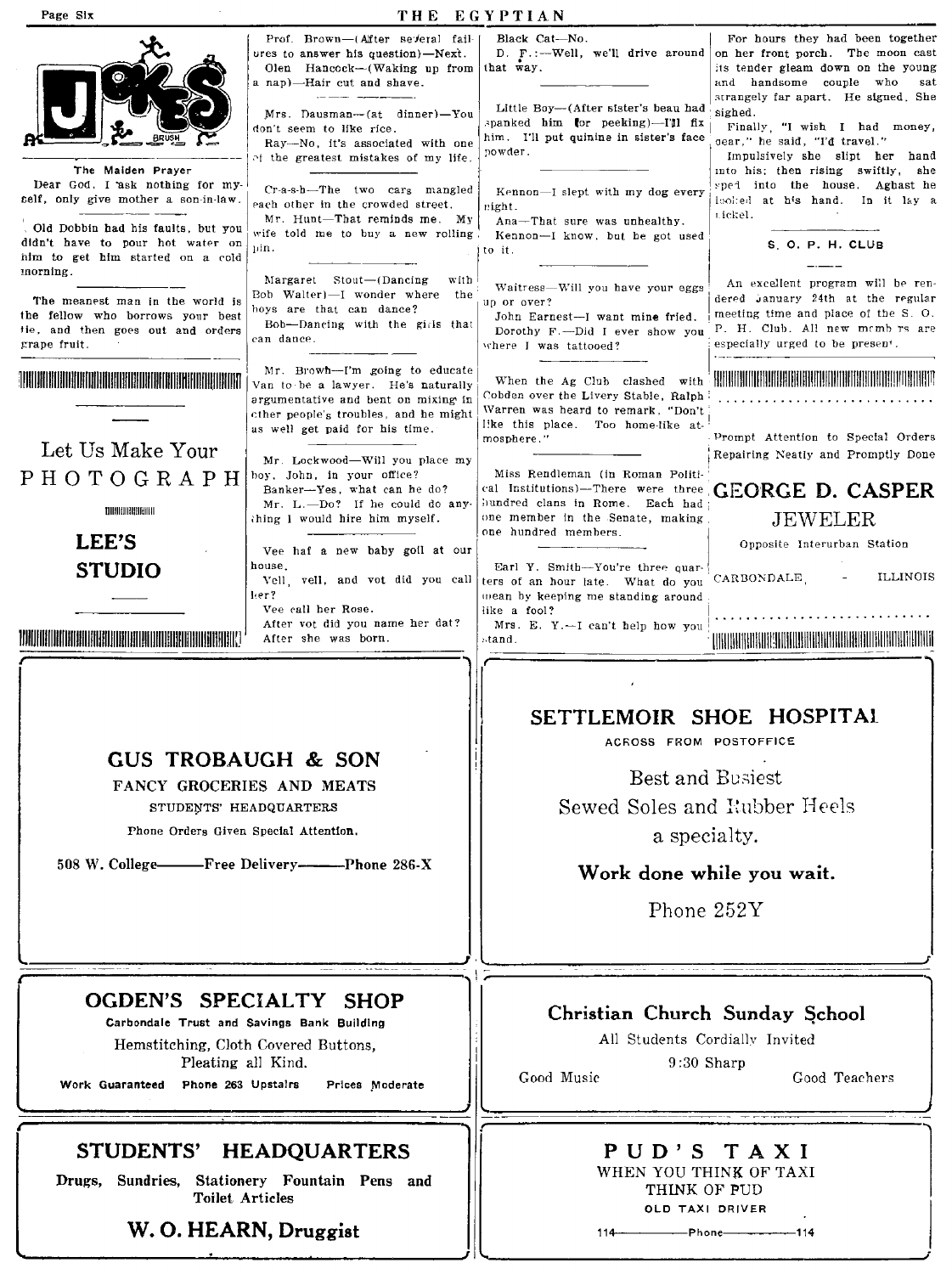book that has lately come to our place we found we would be enterdesk, is the little book direct from tained for a short time by a prac- Just ask Gertrude Ewald.) Shortly Dear Overcome: Let your mind be<br>the Indiana Literary Belt. It's a tice basketball team composed of the frerwards all the Indiana Literary Belt. It's a tice basketball team composed of the ferwards all departed, everyone at ease. I have solved the mystery,<br>sort of paragraphic review of the Junior High youths under the lead having had a he fads and fcibles and wanes and trends' ership of one Master Charles Goforth. <br>In the present age. If you are in due time the coach and his team and  $\frac{1}{2}$  a  $\frac{1}{2}$  one of the twing who recently came of the present age. If you are in due time the coach and his team <br>grim and sour as your "ancestor cut departed so that we were the proud the same of the same boy you later met in alabaster," you won't enjoy this. . USSESSOTS of the premises. A real, if it pains you the slightest bit to honest-to-goodness, basketball game If it pains you the slightest bit to honest-to-goodness, basketball game Why was it that Anthony Hall girls admit I can't tell them apart yet.<br>Smile you better lay off this collec-was then started but our "Chief who are s

ister this fall, 'cause she couldn't,  $\frac{1}{1}$  Vocal Solo-Flora Clark.  $\frac{1}{1}$  enter my allowing  $\frac{1}{1}$  enter my  $\frac{1}{1}$  enter my  $\frac{1}{1}$  enter  $\frac{1}{1}$  enter  $\frac{1}{1}$  enter  $\frac{1}{1}$  enter  $\frac{1}{1}$  enter  $\frac$ lEst fall! ! nancc-Ruth Lambert Florence Is (tbe movie actor) Bill Hart's "stacked." Do you think I have foes

She'll kill her husband's vote and Every number was well given and THE TWINS. then turn right around an charge duly appreciated. Maly Ina has an

"Two homely people allus seem to Flora Clark sang "The Lonesome be so denuinely glad to git together.  $\vert$  Mamma Blues." Miss Graves' talk ler you're talkin' to ye kin nearly allus tell when to quit.

"Some folks are never as happy an glowin' as when they're tryin' to But listen-did you hear that?<br>
nake us sorry that we've missed What? Oh, that's just the wind! make us sorry that we've missed something.

"The hardest thing is writin' a recommendation fer some one we lnow-" is the night watchman.) voung man coming toward me. Do along the line of ornithology.

"These Days"—Kin Hubbard. A time. Upon arriving at the appointed This part of the evening's discourse second so he can meet me again? Junior High youths under the lead- itaving had a heck of a large time. As you were walking you first' met  $\frac{1}{2}$  as not the same boy you later method is that we were the proud  $\begin{array}{|l|} \hline \end{array}$  . The same boy you later method is twin. I'll was then started but our "Chief Kin Hublard, otherwise known as 'v returned the said basketball to its right?  $\begin{array}{c|c} \hline \text{W0U} & \text{W0U} & \text{W0U} \\ \hline \text{W1U} & \text{W1U} & \text{W1U} & \text{W1U} \\ \hline \text{W2U} & \text{W3U} & \text{W4U} & \text{W5U} \\ \hline \end{array}$ Abe Martin, writes for the Indianap- resting place with many a tender **GOSSIPY ANN.** who had on a necktie like his broth-<br>C. Ann: Miss Rue is just as hu- er's is named Wesley—the other one with some of the line of the oth ['lis News and is onc of Indiana's ("'nd lOI,1ging look \_ (j Ann: Miss Rue is just as hu- ·'r's is named Wesley-the other ODE'

a new hat to him.<br>
"Two homely people allus seem to Flora Clark sang "The Lonesome "If you watch the face of the fel- was very instructive. Of course,<br>r you're talkin' to ye kin nearly "Lordy" Lambert and "Buddy" Melhuish cannot he beaten when it comes<br>to dancing, as everyone knows.

!

 $\frac{1}{2}$  , the contract of the contract of  $\frac{1}{2}$  , the contract of the contract of the contract of the contract of the contract of the contract of the contract of the contract of the contract of the contract of the c

Gossipy Chats About The Latest **G. A. A.** A. A. A. A. A. A. Assembly Chats About Their Authors Last night a crowd of merry heart. as performed and about twelve new was performed and about twelve new

tion of funny satires, for you're like. Flunkie," the president, asked us to  $|c_{\text{20m}}|$  after 7:30) were allowed to go p. S. Because you were impress<br>It to find your own portrait in it. please come to order so we obedi

foremost humorists. His little snappy After the usual business meeting ran or perhaps more than you. She if Richard, They both are named<br>observations are so decidely human the following peppy program was enjoys a good sho observations are so decidely human the following peppy program  $\text{was}$  enjoys a good show-and is always Dickson.<br>
cad to give her girls the opportunity Dear Aunt Min: end painfully true. He says:  $\begin{array}{|l|l|}\n\hline\n\text{even} & \text{even} \\
\hline\n\text{even} & \text{even} \\
\hline\n\text{where} & \text{even} \\
\hline\n\text{where} & \text{even} \\
\hline\n\text{where} & \text{even} \\
\hline\n\text{where} & \text{even} \\
\hline\n\text{where} & \text{even} \\
\hline\n\text{where} & \text{even} \\
\hline\n\text{where} & \text{even} \\
\hline\n\text{where} & \text{even} \\
\hline\n\text{where} & \text{even} \\
\hline\n$ 

Twins: Bill Hart, Jr., is entirely

too young to he discussing his beau· ty, Ask *me* in a year or so. AUNT MIN.

,\unt !lfin: walking past the Main building the vour fellow fellow past the Main building the volume  $\frac{1}{2}$ other day I met and passed a very  $\text{mice}$  looking young gentleman. I AUNT MIN. was attracted by his manly bearing, But again we hear the mysterious ap- but in less than a second as I neared proaching. I was

 $\epsilon$ d girls met at the Gym for a "huge" | member $_{\rm S}$  were made to ride the goat.  $|$  he get around that building in one you think he is trying to flirt with me? Tell me how in the world can

 $vd$  by their appearance I will give

"Miss Fawn Lippincut didn't reg- Reading-Mary Ina Mofield, The seeing one when she can, I live in Anthony Hall. Oftentimes (1999) (1999) (1999) (1999) (1999) (1999) (1999) (1999) (1999) (1999) (1999) (1999) (1999) (1999) ( Talk-Miss Graves.<br>
Dance-Ruth Lambert Florence Is (the movie actor) Bill Hart's "Stacked." Do you think I have foes "A woman is the blamdest thing, | Melhulsh, baby as good looking as he is? v,ho do this or is it a friendly prank?"<br>he'll kill her husband's vote and Every number was well given and | THE TWINS. NORRIED ONE.

Dear Worried One: You are ex· periencing a usual college prank. It is likely some dear friend wbo de· sires to amuse you. Why complain IInless in a case like Maude Hood's I am very much worried. While  $|\sigma|$  Halche Street's-you discover alking past the Main building the vour fellow's picture mysteriously

proaching footsteps on the roof! the corner of the building, I was We understand Mr. Worrel is mak-<br>For further information on the sub- fairly overcome to see this same ing some interesting observations For further information on the sub- fairly overcome to see this same ing some interesting observations<br>  $\frac{d}{dx}$  in the night watchman.) voung man coming toward me. Do along the line of ornithology.



.-~======~~~==~~~~==============~

You will find it much to your advantage to do your shopping at

### McPHEETERS-LEE & BRIDGES

during- their big January Sale, commencing Saturday, Jan. 20. and ending Saturday, Jan. 27, inclusive,

A straight  $20\%$  reduction on every item of merchandise in the store during this sale. A large, new and complete line of Dry Goods, Shoes and Notions to select from.

## McPheeters. **Lee and Bridges**  Phone **196** Phone **196**

## **Subscribe for the**  Obelisk

It is now time to pay for the Engraving of your Picture

## OFFICE THIRD FLOOR Main Building

 $THE E G Y P T I A N$